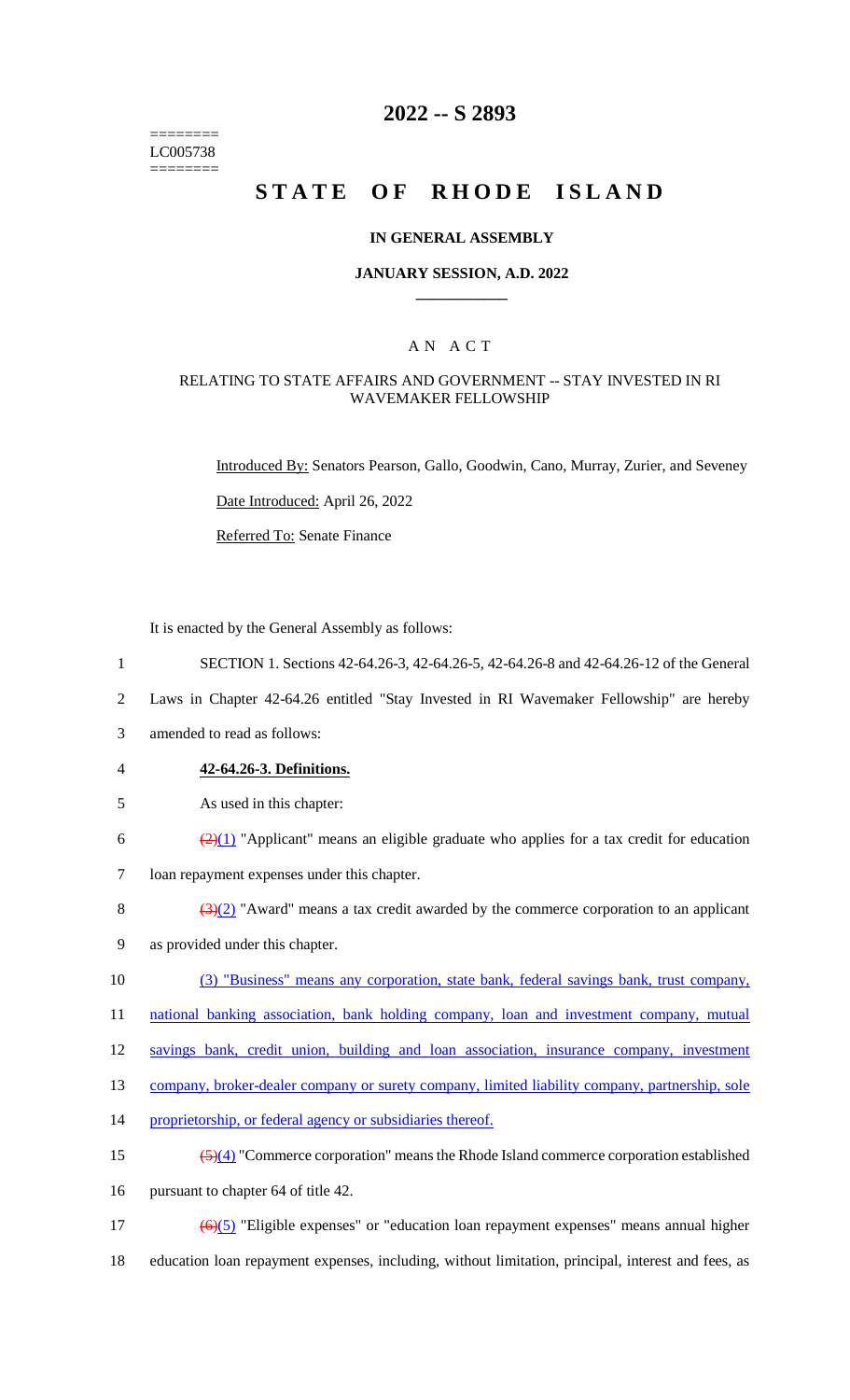- may be applicable, incurred by an eligible graduate and which the eligible graduate is obligated to repay for attendance at a postsecondary institution of higher learning.
- $\frac{(1)(6)}{2}$  "Eligible graduate" means an individual who meets the eligibility requirements under this chapter.
- (7) "Eligible high-demand STEM teacher" means a full-time content area teacher employed by a Rhode Island local education agency and satisfying criteria proposed by the Rhode Island commissioner of education in consultation with the commerce corporation and approved by the commerce corporation, which at a minimum shall include provisions regarding minimum instructional hours and qualifying high-demand STEM subject areas.
- 10  $\left(\frac{7}{8}\right)$  "Eligibility period" means a term of up to four (4) consecutive service periods beginning with the date that an eligible graduate receives initial notice of award under this chapter and expiring at the conclusion of the fourth service period after such date specified.
- 13  $(8)(9)$  "Eligibility requirements" means the following qualifications or criteria required for an applicant to claim an award under this chapter:
- (i) That the applicant shall have graduated from an accredited two (2) year, four (4) year or graduate postsecondary institution of higher learning with an associate's, bachelor's, graduate, or 17 post-graduate degree and at which the applicant incurred education loan repayment expenses;, and 18 be either:
- 19  $(A)(ii)$  That the applicant shall be a full-time employee with a Rhode Island-based 20 employer located in this state throughout the eligibility period, whose employment is as a health 21 care professional licensed by the department of health or who works for work in one or more of the following covered fields: life, natural or environmental sciences; computer, information or software technology; advanced mathematics or finance; engineering; industrial design or other commercially 24 related design field; or medicine or medical device technology-; or
- (B) A full-time employee that is a teacher or an eligible high-demand STEM teacher.
- 26  $\left(\frac{9}{10}\right)$  "Full-time employee" means a person who is employed by a business as a teacher or an eligible high-demand STEM teacher as defined herein for consideration for a minimum of at least thirty-five (35) hours per week, or who renders any other standard of service generally accepted by custom or practice as full-time employment, or who is employed by a professional employer organization pursuant to an employee leasing agreement between the business and the professional employer organization for a minimum of thirty-five (35) hours per week, or who renders any other standard of service generally accepted by custom or practice as full-time 33 employment, and whose earnings are subject to Rhode Island income tax and whose wages are subject to withholding.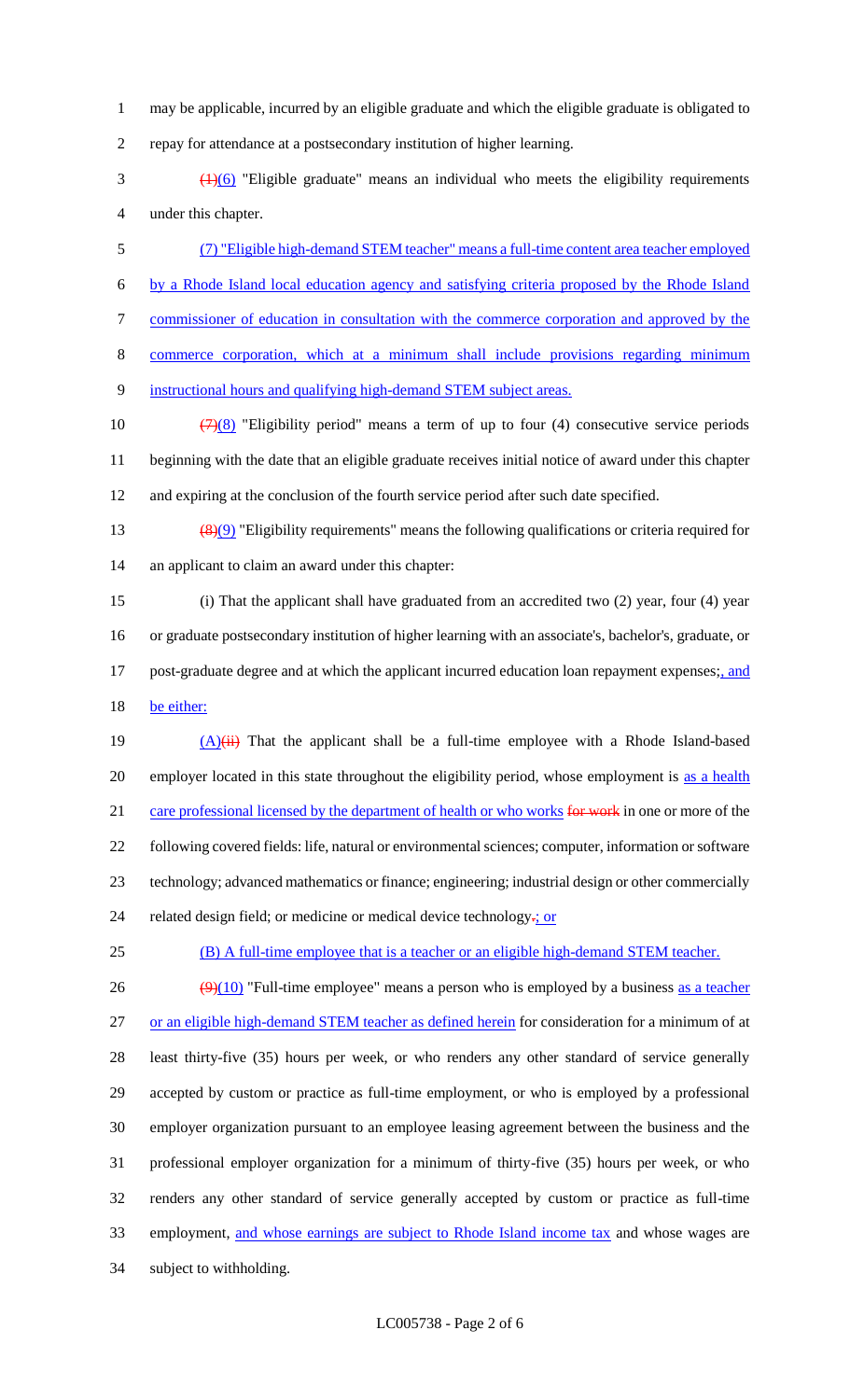(13)(11) "Fund" refers to the "Stay Invested in RI Wavemaker Fellowship Fund" established pursuant to § 42-64.26-4. (12) "Local education agency" means a public board of education/school committee or other public authority legally constituted within the state for either administrative control or direction of one or more Rhode Island public elementary schools or secondary schools, or a regional school district, state-operated school, regional collaboration, and charter school or mayoral academy.

 $\left(\frac{(12)(13)}{2}\right)$  "Rhode Island-based employer" means (i) an employer having a principal place of business or at least fifty-one percent (51%) of its employees located in this state; or (ii) an employer registered to conduct business in this state that reported Rhode Island tax liability in the previous tax year.

 $12 \left( \frac{(10)(14)}{2} \right)$  "Service period" means a twelve (12) month period beginning on the date that an eligible graduate receives initial notice of award under this chapter.

14  $\frac{(11)(15)}{11}$  "Student loan" means a loan to an individual by a public authority or private lender to assist the individual to pay for tuition, books, and living expenses in order to attend a postsecondary institution of higher learning.

17  $\left(4\right)\left(16\right)$  "Taxpayer" means an applicant who receives a tax credit under this chapter.

**42-64.26-5. Administration.**

 (a) Application. An eligible graduate claiming an award under this chapter shall submit to the commerce corporation an application in the manner that the commerce corporation shall prescribe.

 (b) Upon receipt of a proper application from an applicant who meets all of the eligibility requirements, the commerce corporation shall select applicants on a competitive basis to receive credits for up to a maximum amount for each service period of one thousand dollars (\$1,000) for an associate's degree holder, four thousand dollars (\$4,000) for a bachelor's degree holder, and six thousand dollars (\$6,000) for a graduate or post-graduate degree holder, but not to exceed the education loan repayment expenses incurred by such taxpayer during each service period completed, for up to four (4) consecutive service periods provided that the taxpayer continues to meet the eligibility requirements throughout the eligibility period. The commerce corporation shall 30 delegate the selection of the applicants that are to receive awards to  $a$  one or more fellowship committee or committees to be convened by the commerce corporation and promulgate the 32 selection procedures the fellowship committee or committees will use, which procedures shall require that the committee's consideration of applications be conducted on a name-blind and employer-blind basis and that the applications and other supporting documents received or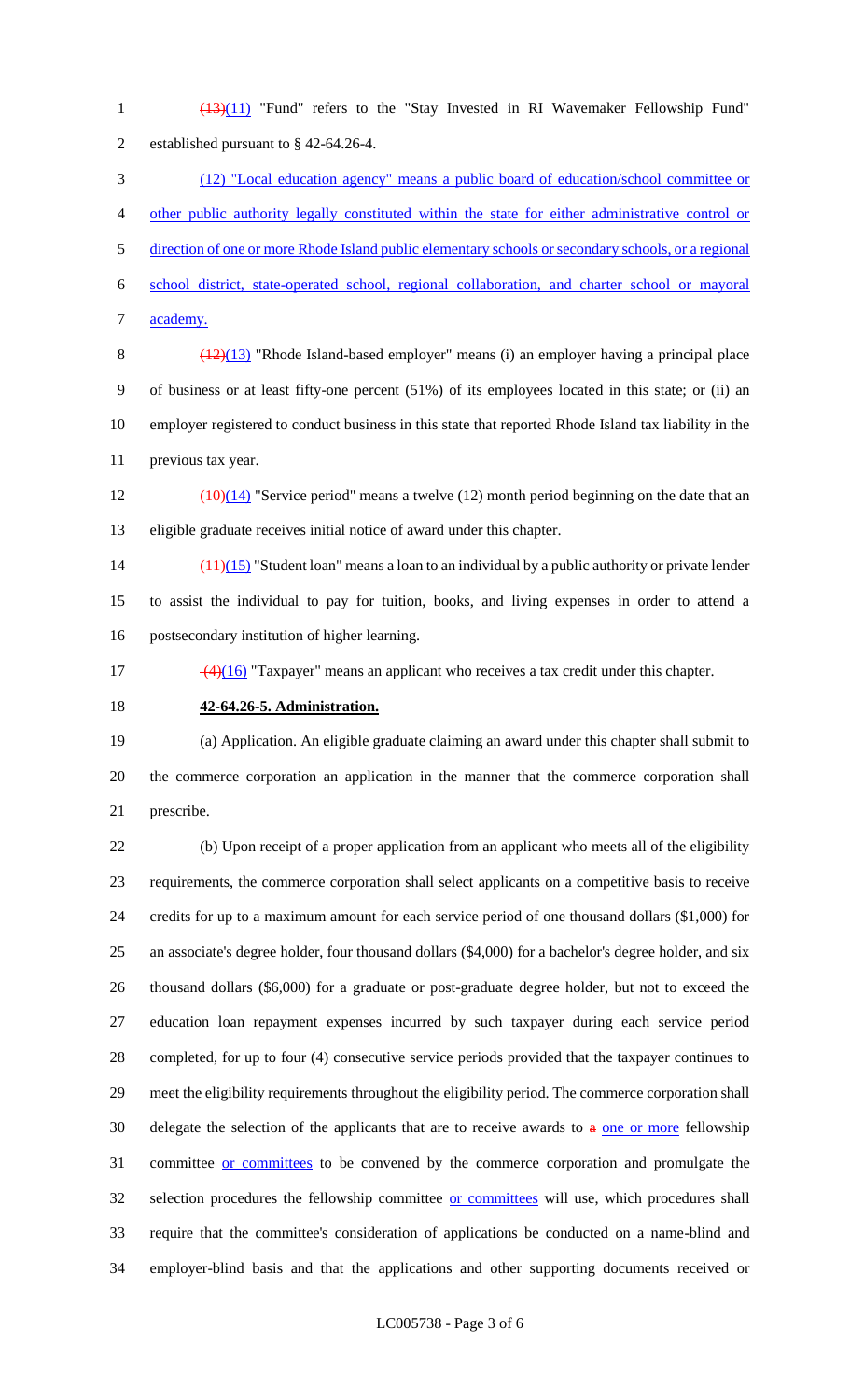1 reviewed by the fellowship committee or committees shall be redacted of the applicant's name, street address, and other personally-identifying information as well as the applicant's employer's name, street address, and other employer-identifying information. The commerce corporation shall determine the composition of the fellowship committee or committees and the selection procedures it will use in consultation with the state's chambers of commerce or the state department of education as appropriate.

 (c) The credits awarded under this chapter shall not exceed one hundred percent (100%) of the education loan repayment expenses paid by such taxpayer during each service period completed for up to four (4) consecutive service periods. Tax credits shall be issued annually to the taxpayer upon proof that (i) The taxpayer has actually incurred and paid such education loan repayment expenses; (ii) The taxpayer continues to meet the eligibility requirements throughout the service period; (iii) The award shall not exceed the original loan amount plus any capitalized interest less award previously claimed under this section; and (iv) The taxpayer claiming an award is current on his or her student loan repayment obligations.

(d) In consultation with the Rhode Island department of education, and the department of

16 health, the commerce corporation shall set guidelines for the proportion of awards to be made to

17 eligible teachers, high-demand STEM teachers and licensed health care professionals.

- 18  $(d)(e)$  The commerce corporation shall not commit to overall awards in excess of the amount contained in the fund.
- 20  $(e)(f)$  The commerce corporation shall reserve seventy percent (70%) of the awards issued in a calendar year to applicants who are permanent residents of the state of Rhode Island or who attended an institution of higher education located in Rhode Island when they incurred the education loan expenses to be repaid.
- 24  $(f)(g)$  In administering award, the commerce corporation shall:
- (1) Require suitable proof that an applicant meets the eligibility requirements for award under this chapter;
- (2) Determine the contents of applications and other materials to be submitted in support of an application for award under this chapter; and
- (3) Collect reports and other information during the eligibility period for each award to verify that a taxpayer continues to meet the eligibility requirements for an award.
- 
- **42-64.26-8. Carry forward and redemption of tax credits.**

 (a) If the amount of the tax credit allowed under this chapter exceeds the taxpayer's total tax liability for the year in which the credit is allowed, the amount of such credit that exceeds the taxpayer's tax liability may be carried forward and applied against the taxes imposed for the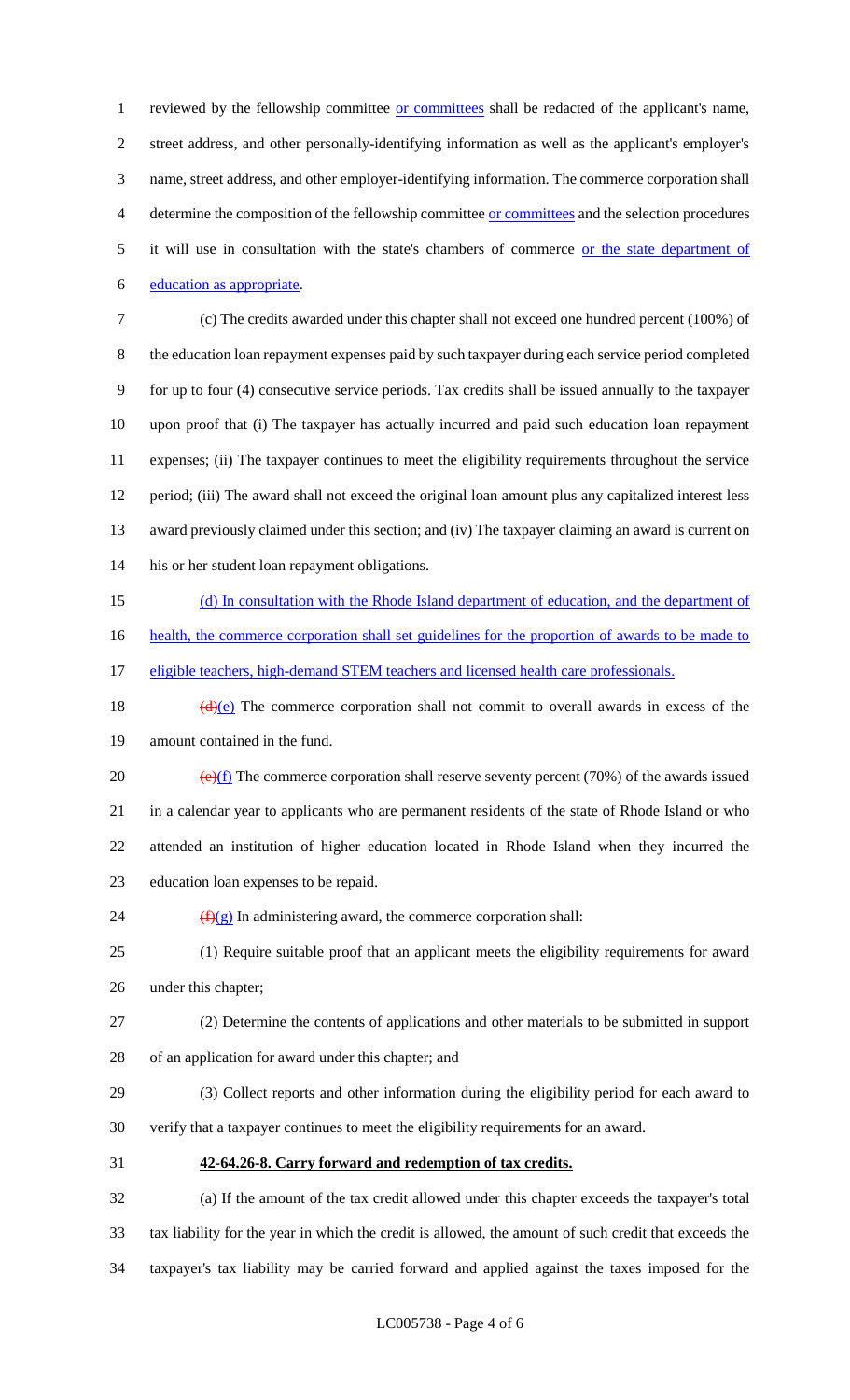- succeeding four (4) years, or until the full credit is used, whichever occurs first.
- (b) The tax credit allowed under this chapter may be used as a credit against personal
- income taxes imposed under chapter 30 of title 44.
- (c) The division of taxation shall at the request of a taxpayer redeem such credits in whole
- or in part for one hundred percent (100%) of the value of the tax credit.
- 6 (d) Any award issued made pursuant to this chapter after January 1, 2021, shall be exempt
- from taxation under title 44 of the General Laws.

# **42-64.26-12. Sunset.**

- No incentives or credits shall be authorized pursuant to this chapter after December 31,
- 2022 2023.
- SECTION 2. This act shall take effect upon passage and sunset on December 31, 2023.

#### ======== LC005738 ========